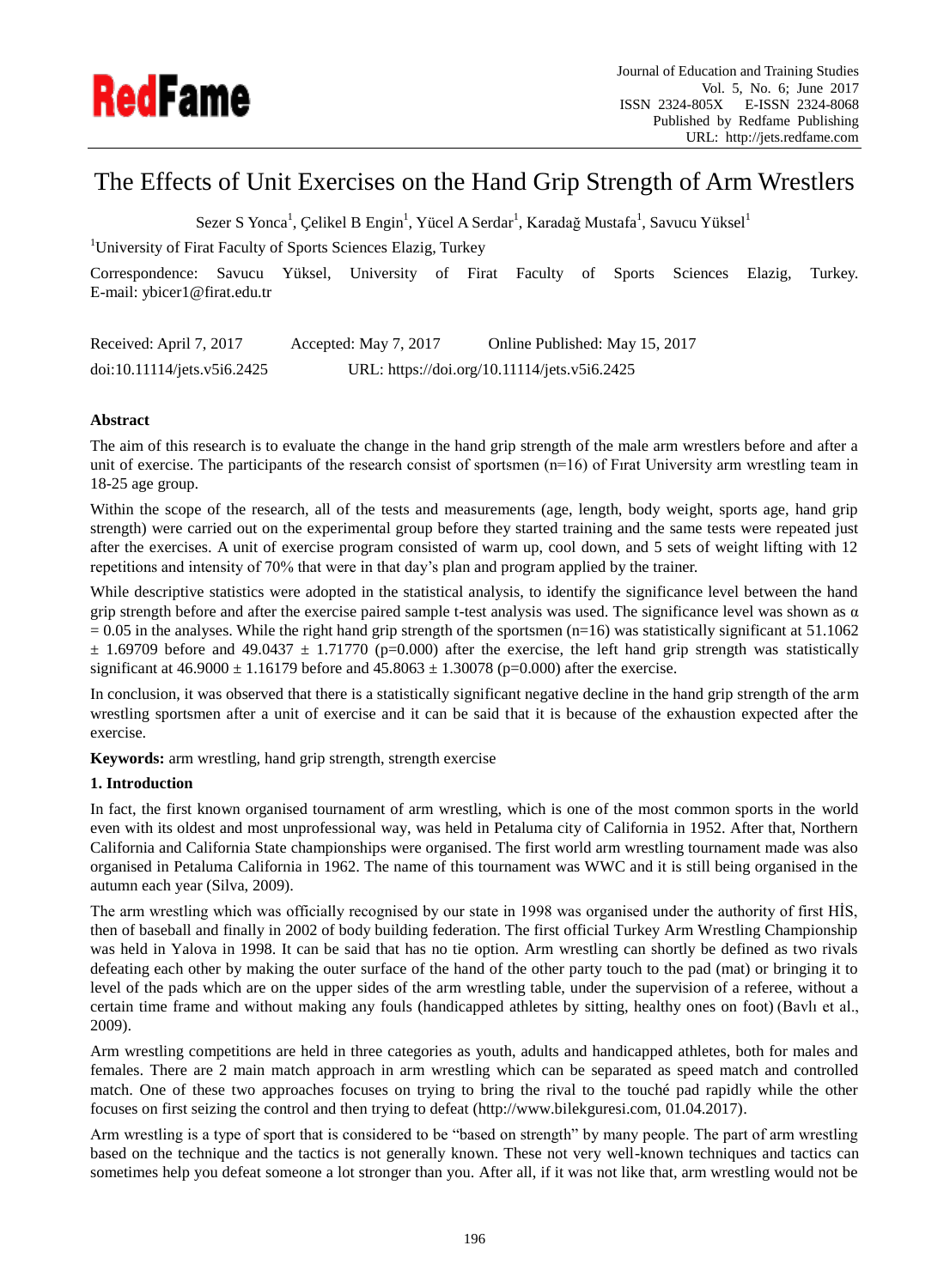a sport. You can measure the strength of your arm by machines as well, yet arm wrestling is a chest-to-chest competition that requires strategy. Like arrow, shot, javelin and disk throwing are sports that are based on certain techniques and rules, arm wrestling is also a sport that consists of behaviours that should be performed technically interdependent and accordant ways. This is a sport that requires 3-4 hours a day and minimum 5 days a week. Considering these numbers, it is seen that durability in the strength is in question in arm wrestling (Bi cer et al., 2009).

There are many factors that affect the performance of arm wrestling which seems pretty simple. We can separate these as internal and external factors. Internal factors can be ranged as arm and gripping strength, reaction time, concentration on the target, having sufficient condition and technical features and psychological condition. As for external factors, the sufficiency and convenience of the materials used, good weather conditions and quiet environment can be mentioned. Bringing all these qualities together, reaching at the highest arm strength performance might become difficult. As mentioned above, more than one factor in arm wrestling may affect the competition performance (Hong et al., 2011).

Fore arm muscles supports the general movements of the arm as well as ensuring the movements of the wrists and fingers. Our fore arm muscles that we constantly use in our daily lives assist us in almost each movement we do. Therefore, strengthening the fore arm and wrist muscles will also ease the daily works (Ahcan et al., 2000).

The hand is one of the most important components of the upper extremity affecting its functionality. Among the functions of the hand, gripping is a function that is important for the continuity of the daily life activities. Therefore, gripping strength is accepted as an objective measurement in the assessment of upper extremity performance. Studies showed that, alongside with being correlated with upper extremity muscle strength, the hand gripping strength is also related with general body muscle strength and pulmonary muscle strength (Çalışkan et al., 1997). Fore arm volume, fore arm length, fore arm peripheral measurement and hand sizes, and age, body mass index (BMI), and height are reported as the predictive indicators of hand gripping strength (Gabriel et al.,2001). The hand dynamometer that is used in the assessment of hand gripping strength is an easy-to-use method that is not expensive (Charles et al., 2006; Schmidt et al., 1970).

Based on these information, the aim of this study is to reveal changes in the hand gripping strength of right-handed male arm wrestlers before and after the training.

#### **2. Material Method**

The sample of the study consists of 16 right-handed male athletes from 18-21 age group arm wrestling team of Fırat University in Elazığ. The ages, heights, body weights and sport histories of the subjects in the study were given in Table 1, together with their averages and standard deviations.

Within the scope of the study, to determine the individualistic qualifications of the subjects, first, the records about the athletes were analysed and interviews with the administrative personnel were performed, in which information on Fırat University operation, and life and educational conditions of the students were acquired. The administrative personnel and the athletes were informed about the study to be conducted.

The study is performed by voluntary participation of the arm wrestling team athletes and within this scope, in the training hall of Fırat University arm wrestling team in Elazığ, before and after 2 hours period of training, age, height, body weight, sport history and hand gripping strength test measurements were taken and assessed.

The one unit training program applied on the day the measurements were taken consisted of warm up, cool down, and 5 sets of weight lifting with 12 repetitions and intensity of 70% that were in that day's plan and program applied by the trainer (Bompa, 1999).

#### *2.1 Applied Tests and Measurements*

2.1.1. Age (Age on the ID is Used as a Standard)

- 2.1.2 Height (The Device Used Is the Height Scale with 0.01m Sensitivity)
- 2.1.3 Body weight (The Device Used Is the Digital Bascule with 0.01kg Sensitivity)

The subjects were weighed on sensitive digital bascule (kg. unit) on bare foot and with only shorts on them. Height measurements was performed by subjects standing in upright position under the metal bar used fixedly in height scale. The metal bar was adjusted to remain on the head of the subject and the height was read on the metal bar in (cm) (Tamer, 2000).

2.1.4 Sports age (The Records of Elazığ Fırat University Arm Wrestling Team Were Used)

2.1.5 Gripping Strength Measurement (The Device Used Is Jamar Hydraulic Dynamometer)

The gripping strength was performed from right and left hand by "Hand Dynamometer". During the measurement, the subject stood upright on foot and the measurement was taken without bending the arm that is being measured, without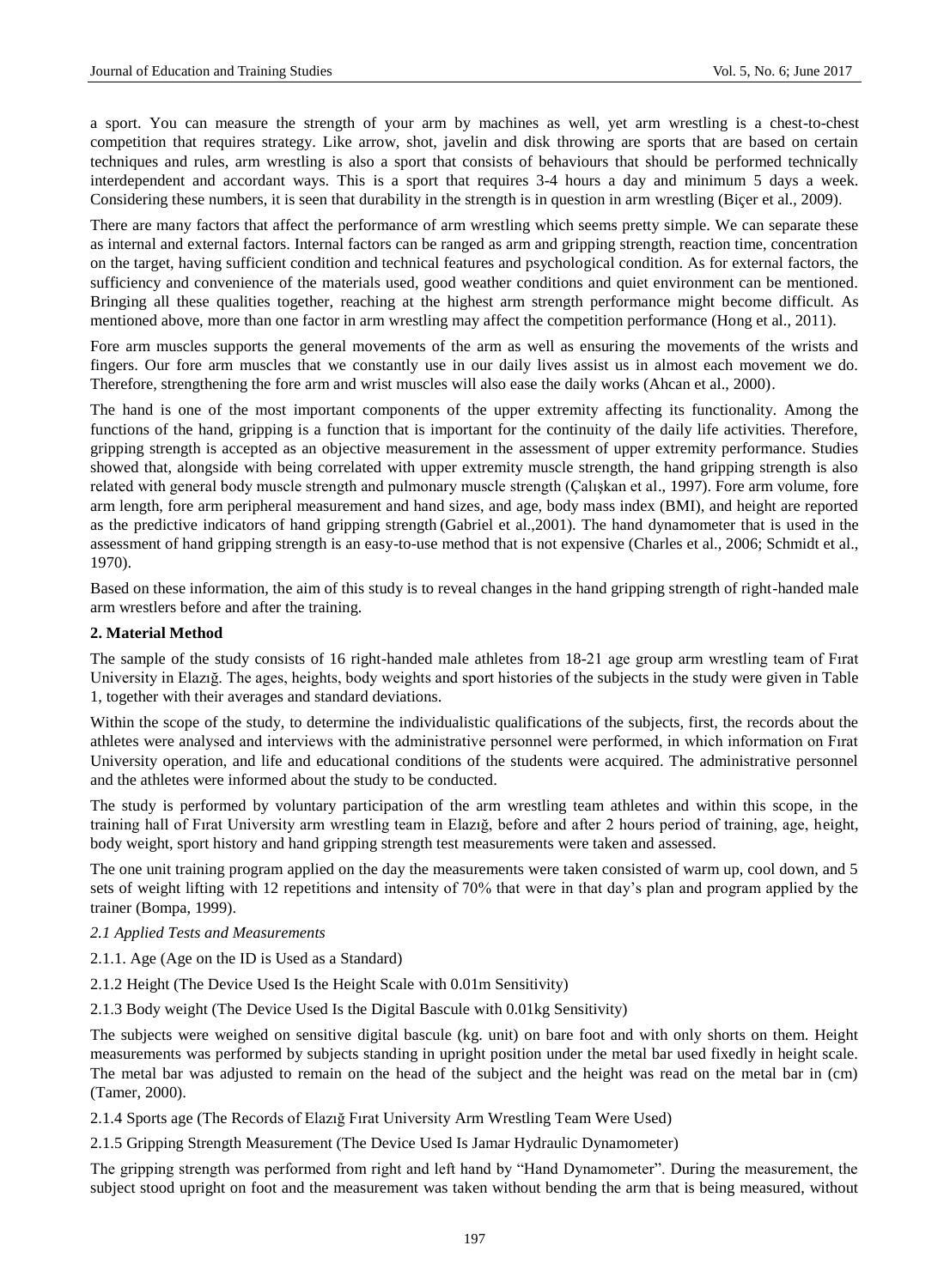letting it touch to the body and with a slight distance from the body. Same process was repeated three times both for right and left arm and the best value was recorded in kilograms (Schmidt at al., 1970; Tamer , 2000).

### *2.2 Statistical Analysis of the Data*

In the analysis of the averages and standard deviations of the demographic information, descriptive statistics was used; in determining the significance level between pre and post exercise hand gripping strength, paired sample t test analysis was used. Data were analysed via 22.0 software SPSS package program. The significance level in analyses were shown to be  $\alpha$  = 0.05 (Özdamar 1999).

### **3. Findings**

Table 1. Averages and standard deviations of demographical information (Descriptive Statistics),

| Variables                                                                                    |    |       |       |         | Std.      |
|----------------------------------------------------------------------------------------------|----|-------|-------|---------|-----------|
|                                                                                              | N  | Min.  | Max.  | Mean    | Deviation |
| Age                                                                                          | 16 | 18,00 | 21,00 | 18,8750 | .95743    |
| Height                                                                                       | 16 | 1,72  | 1,87  | 1,7825  | ,04726    |
| Weight                                                                                       | 16 | 67,00 | 95,00 | 82,0625 | 8,64263   |
| <b>Sport History</b>                                                                         | 16 | 1,00  | 3.00  | 2.0625  | .57373    |
| Table 2. Averages and standard deviations of hand gripping strength (Descriptive Statistics) |    |       |       |         |           |
|                                                                                              |    |       |       |         |           |
| Variables                                                                                    | N  | Min.  | Max.  | Mean    | Std.      |
|                                                                                              |    |       |       |         | Deviation |
| $Right - pre$                                                                                | 16 | 37,50 | 62,50 | 51,1063 | 6,78837   |
| $Right - post$                                                                               | 16 | 34,90 | 58,40 | 49,0437 | 6,87080   |
| $Left - pre$                                                                                 | 16 | 39,40 | 55,30 | 46,9000 | 4,64715   |

| Variables | N | Pre-exercise          | Post-exercise         |       |
|-----------|---|-----------------------|-----------------------|-------|
| Right     |   | $51.1062 \pm 1.69709$ | $49.0437 \pm 1.71770$ | 0.000 |
| ∟eft      |   | $46.9000 \pm 1.16179$ | $45.8063 \pm 1.30078$ | 0.000 |

### **4. Discussion and Conclusion**

Performance is the score the athlete concretely presents as a result of the combination of his physical, physiological, bio-motoric, psychological, mental, technical and tactical factors. This score of the athlete is affected by more than one factor. From the training and kinesiology perspective, it is important to measure and test each factor affecting the performance and prepare the training plan and program in line with these measured values. In many sport branches, the researchers studied performance analyses with integrated approach. It is important to prepare training plans and programs as well as determining the strengths and weaknesses of the athletes (Ostojic et al., 2006). The importance of the performance development with correct and planned training in arm wrestling sport as in all other branches arises during this training period (Paish 1998).

In arm wrestling sport, feeling of dominating the rival's hand via hang gripping strength is important during sportive performance. How good an arm wrestler's domination on the hand and the wrist during the match is, that much his self-confidence will boost and that decent and strong his attacks will be. And this brings together a good hand gripping and throwing technique and success rate (Nicolay et al., 2005).. The gripping strength of the hand is accepted as an indicator of the muscle strength of the individual as well as an objective component of the functional integrity of upper extremity (Çalışkan et al., 1997). For humans, being able to use the left hand or both hands (ambidexterity) can be an important advantage (İncel et al., 2002). Considering that in many fields right hand is used with a rate of 80-90% and almost all defence and offence approaches are planned in this way, it is thought that being able to use both hands equally can be advantageous tactically and this situation can create important advantages for left hand users and ambidexter individuals. Also in arm wrestling sport, as both hands are used in gripping the hand and the wrist, both right and left hand gripping strength provides advantage by playing an important role in affecting the performance and defeating (Nicolay et al., 2005).

This study was conducted to research the effect of one unit of training to the hand gripping strength of arm wrestlers.

In the age, height, weight and sport history measurements of the experiment group there has not been a statistically significant change between before and after exercise.

The effect of the strength on the success is accepted by everyone in all sports branches. The notion of the strength is misinterpreted especially by those who are not into sports and those who are but who do not closely follow the scientific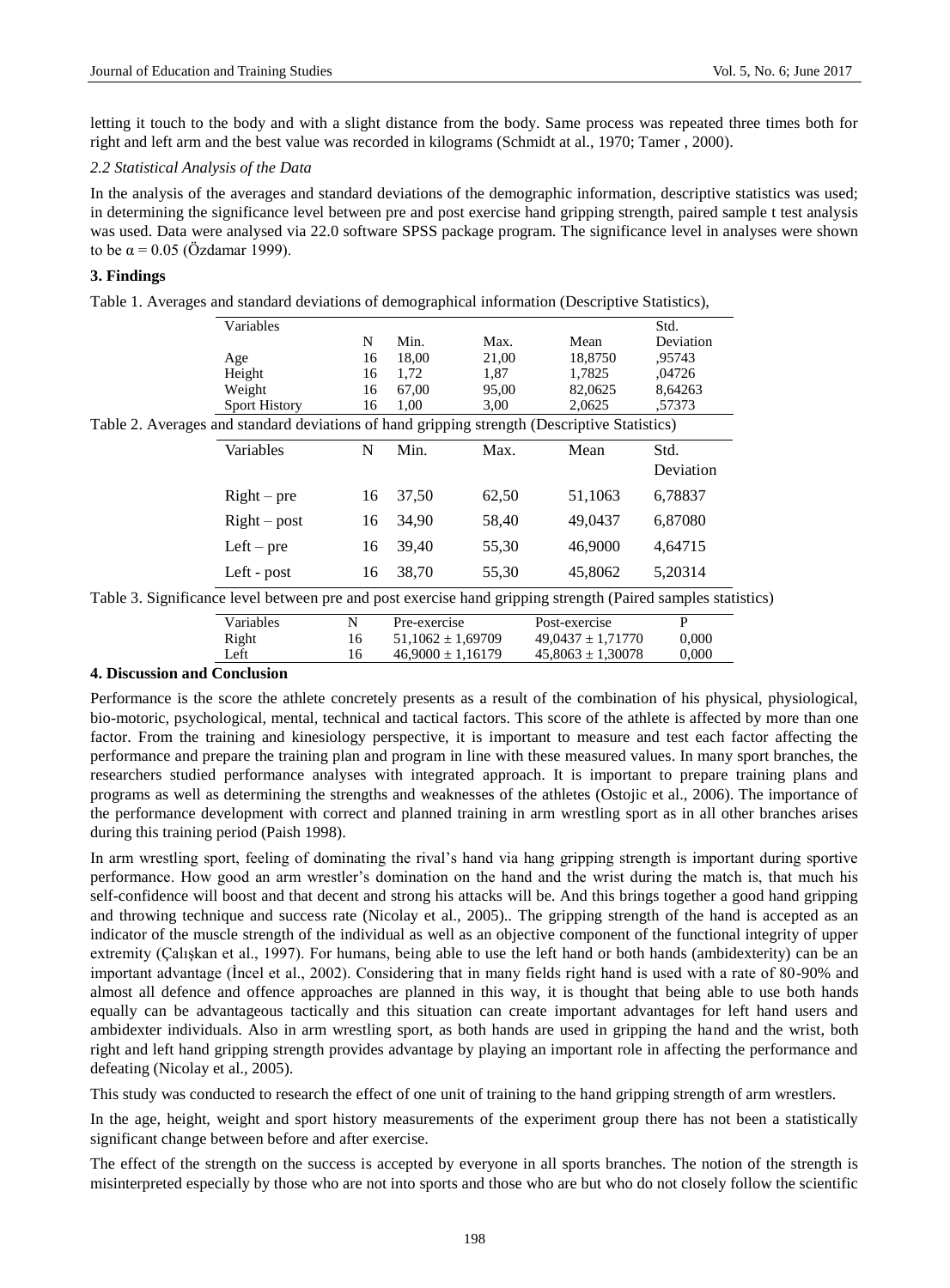development of sports. The strong athlete is generally considered to have a strong structure, is a go-getter, valiant and tough and the idea that such athletes are more successful shines. Today, strength and the strong athlete is evaluated by proportioning the strength per weight they create, alongside with their body structures (Schmidt at al., 1970). Today, a strong athlete is the athlete that has static, main, concentric, eccentric strengths, speed strength, pure (absolute) strength, strength limit, relative strength, starting strength, continuity in strength, sudden movement strength, dynamic isometric strength, special strength, and functional strength and that develops these strengths at its best as required by the sport branch and use them in the best way (Gilbert et al., 1983). Especially in weight sports, the quality and quantity of the strength gain gradually more importance. Comparing heavyweights and lightweights, it is seen that lightweights are stronger and more successful compared to heavyweights as per the test and measurements applied and the results they gain in the competitions. This is also valid in team sports (Gabriel et al., 2001; Savaş et al., 2004). Hand gripping strength test is a test that measures fore arm strength rather than the general physical strength and test results are more valuable for the athletes that grip, throw or move (weight lifting, baseball, etc.). Therefore, hand gripping test results of sedentary individuals and those athletes who do not specifically use fore arm strength in their branches may resemble (Gilbert et al., 1983).

In a study conducted by Saka et al. after six weeks sports training, the hand gripping strength of participants increased by 5% in both hands, and one minute push-up, sit-up and pull-up numbers of participants increased by 36%, 27% and 45%, respectively (p<0,001) (Saka et al., 2008). In sports branches, the hand gripping strength is the indicator of the strength of the entire body for physical strength. Researchers state that hand gripping strength is directly related with the general strength structure and it is thought to give, in a sense, a general information about the physical strength (Niebuhr et al., 1990). Aydaş, in his study in 2000 on Turkey National Boxing Team (n=10, age=22.7±3.3), Military Police Boxing Team (n=10, age=22.8±1.5) and Bilkent University Boxing Team (n=10, age=  $23.1 \pm 2.0$ ) has found the right and left hand gripping strengths of the National Team as 45.3 and 41.9 respectively, the right and left hand gripping strengths of Military Police Boxing Team as 41.6 and 40.2 respectively and the right and left hand gripping strengths of Bilkent University Boxing Team as 44.1 and 42.8 respectively (Aydaş 2000). (n=25,yaş=22,42±9) in a study he conducted on male taekwondo athletes, he found the gripping strength as  $47.30 \pm 5.84$  kg for the right hand and 46.17±5.66 kg for the left hand (Kutlu et al., 1996). Şener, in his study in 1994 named analysis on some of the conditional qualities of male swordplay national team consisting of 12 team members (age=21.0), found the unarmed (recessive) hand gripping strength of sword-players as 50.08 kg and armed (dominant) hand gripping strength as 53.91 kg on average (Şener 1994). Hazar, in a study he conducted in 1992, found the relative gripping strength of 17 elite male wrestler as 0.657 kg. He reported the right hand gripping strength of the wrestler as 48.47 kg before and 52.29 kg after weight loss, and left hand gripping strength as 46.42 kg before and 48.59 kg after weight loss (Hazar et al., 1992). Also according to another study, after the last test, the right and left hand gripping strength of boxers were found to be 26.27 kg and 23.80 kg; same were found to be 27.87 kg and 22.67 kg for taekwondo athletes and 27.87 kg and 27.73 kg for karate players 'Savaş et al., 2004).

However, in our study groups, gripping strength values were observed to be a bit over the values in the literature. This is thought to be due to the hand and wrist holding habits and hand throwing courses in arm wrestlers just like sword-players and archers. Reviewing the studies above, it is seen that hand gripping strengths of the athletes in the same sport branch may have significantly different values.

As also supported in the literature, it is seen that in before and after exercise comparison, the exercise applied in our study has decreased the both right and left hand gripping strength measurement values of experiment group athletes negatively yet affected at a significant and important level. Although the decrease in the strength after the training is an expected result due to the exhaustion, as also seen with the support of the literature, it is seen to contribute to the development of gripping strength of the athletes in the long term. In our study, these decreases have found to be statistically significant in negative direction, directly proportional with the literature results (p<0000).

Like arrow, shot, javelin and disk throwing are sports that are based on certain techniques and rules, arm wrestling is also an instrumental sport that consists of behaviours that should be performed technically interdependent and accordant ways. As in sports, the goal in arm wrestling is also not get a random success, but instead get a deliberately earned success with a conscious and disciplined training. As success comes with technique and hand and arm strength, there are certain factors that affect the success rate (Ogawa et al., 1997). Features like the position of the body, hand-arm strength, throwing skills, hand-wrist gripping, hand choice, hand-eye coordination and breathing condition can affect the right gripping and throwing (İncel et al., 2002; Chong et al., 1994).

The aim of the physical training in arm wrestling is to gain the athlete a condition that can endure the competition conditions mentally and physically. An athlete with a good physical condition is the one who developed his reflexes, controls his muscle strength and entire body better and accordingly has a higher performance, and develops this success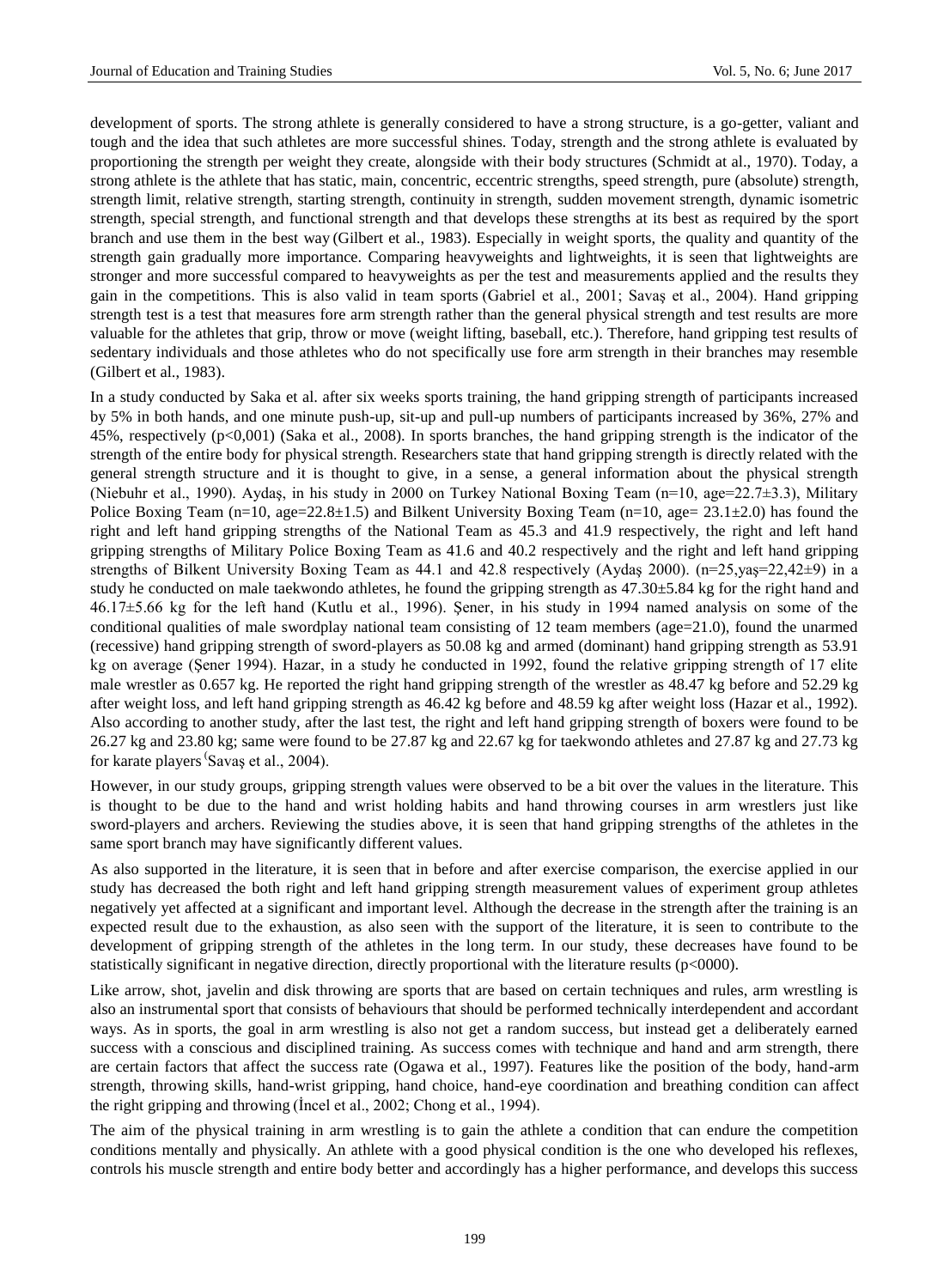consistently. Exercises that strengthen the muscles, develop the respiratory and circulatory system and increase the body flexibility are those paid most attention in physical training program of arm wrestling (Nyska et al., 1992).

The aim in hand and wrist gripping is to stabilise the hand in the desired point on target and to maintain this stability of the hand and wrist until it moves. This is possible by right handing and gripping the hand and the wrist. When pressure is applied to the hand and the wrist, if the wrist, shoulders, body and feet are not in harmony, the coordination will be impaired and the success and the performance will decrease <sup>8,18</sup>. The hand is directed by the human of course. According to the momentum law in physics, if more than one force is applied to a matter, the matter moves in line with the combination of these forces. If the hand and the wrist of the rival is thought to be a matter, it will move in line with the combination of the forces applied by the fingers, hand, wrist and the arm<sup>16</sup>. Not to lose the control of the force, the domination of our arm, wrist and especially the fingers shall be in our control. The fingers that cannot be controlled will impair the target line during the loss of hand and arm. The arm wrestler can use his right or left hand. The ideal is to have the dominance at the same level in both hands (Gabriel et al., 2001; Gilbert et al., 1983)

In our study, the experiment group is chosen from athletes that use their right hand as the dominant hand. The hand gripping strength measurement values of the experiment group students who were subjected to one unit training taken before and after the training were compared statistically. According to these results, the right hand gripping strength of the experiment group showed a 2.0625 points and left hand gripping strength showed a 1.0937 points decrease after the training. This negative decrease in the strength has been determined to be statistically significant ( $p<0.000$ ).

These types of studies are needed as there are limited literature knowledge on the subject and to find answers to the questions about what kinds of advantages and disadvantages the strength exercise tests of the arm wrestling athletes have.

In consequence, we can say that hand gripping strength is very important in arm wrestling sport and that it is one of the elements that affect the performance positively. However, as a result of our study, we can say, by the support of the literature, that the expected hand gripping strength development cannot be ensured by one unit training and long term training programs are required for the performance development.

#### **References**

- Ahcan, U., Ales, A., & Zavrsnik, J. (2000). Spiral Fracture of the Humerus Caused by Arm Wrestling. *European Journal of Trauma, 26*, 308-311.<https://doi.org/10.1007/PL00002456>
- Aydaş, F. (2000). Comparing Selected Physical and Physiologic Characteristics of Turkey National Boxing Team and Other Boxers. Unpublished Masters Thesis Ankara Universirt Institute of Health Sciences, Ankara.
- Bavlı, Ö., Yılmaz, C. Y., & Arı, T. (2009). Investigation Profiles and Nourishment of Arm wrestlers. Türkiye Kick Boks Federasyonu Spor Bilimleri Dergisi, *Temmuz, 2*(1).
- Biçer, Y. S., & Aysan, H. A. (2008). Effect of Mental Concentration Trainings on Reaction Timing of Male Arm Wrestlers. Doğu Anadolu Bölgesi Yayınları.
- Bompa, T. (1999). Periodization Theory and Methodology of Training. Champaign, IL: Human Kinetics. 1999.
- Charles, L. E., Burchfiel, C. M., Fekedulegn, D., & et al. (2006). Occupational and Other Risk Factors for Hand-Grip Strength''. The Honolulu-Asia Aging Study. *Occup. Environ. Med., 63*, 820-827. <https://doi.org/10.1136/oem.2006.027813>
- Chong, C. K., Tseng, C. H., Wong, M. K., & Tai, Y. T. (1994). Grip And Pinch Strength İn Chinese Adults And Their Relationship With Anthropometric Factors. *J. Formos Med. Assoc., 93*, 616-621.
- Çalışkan, S., & Gökbel, H. (1997). Relations between Hand Grip Power and Hand Preference with Hand Skills. *Genel Tıp Dergi, 7*, 195-203.
- Gabriel, Y. F., & Andy, C. F. (2001). Does Elbow Position Affect Strength And Reproducibility of Power Grip Measurements. *Physiotherapy, 87*, 68-72. [https://doi.org/10.1016/S0031-9406\(05\)60443-9](https://doi.org/10.1016/S0031-9406%2805%2960443-9)
- Gilbert, J. C., & Knowlton, R. G. (1983). Simple Method To Determine Sincerity of Effort During A Maximal İsometric Test of Grip Strength. *Am. J. Phys. Med., 62*, 135-144.
- Hazar, M., Aydos, L., Elbek, Ş., & Durmuş, O. (1992). The effect of falling of weight on Serum Testosterone and Cortisol Levels in Wrestlers and the relation with Endurance, Quick strength and Maxvo2. Hacettepe University, 2. National SporT Sciences Congreess Abstracts, Ankara. [http://www.bilekguresi.com,](http://www.bilekguresi.com/) 01.04.2017
- Hong, M. K., Lin, C. Y., Liao, Y. S., Hong, C. K., & Wang, L. H. (2011). Kinematic and Electromyographic Analysis of Upper Extremity in Arm Wrestling. *Portuguese Journal of Sport Sciences, 11*(2), 267-270.